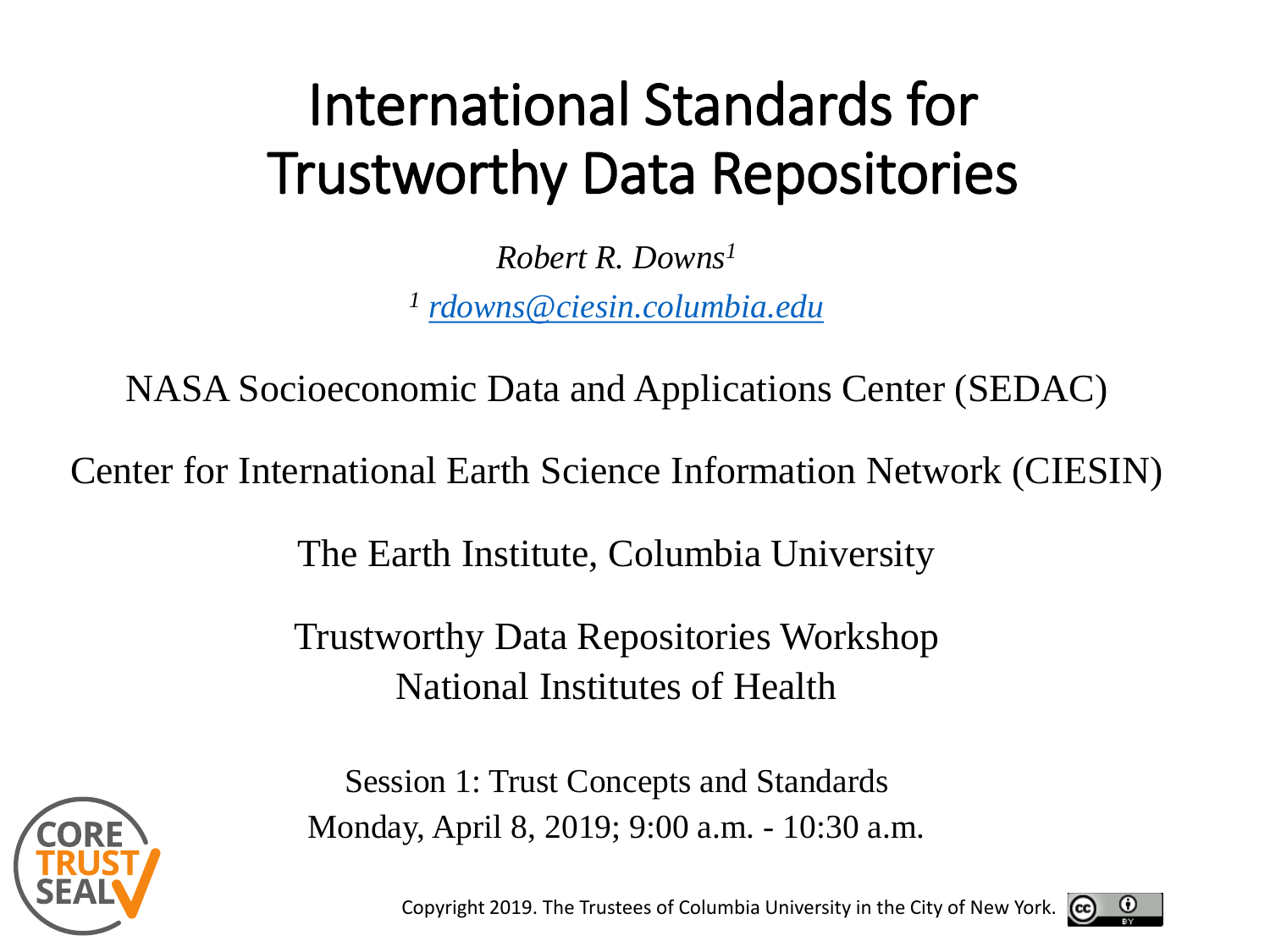### **What are international standards for trustworthy data repositories?**

- Development
	- Based on international standards
	- Focus on improving trustworthy data repositories
- Review
	- Evaluated as instruments to assess trustworthy data repositories
- Recognition
	- Informing practices of international data repositories
- Adoption
	- Used by research data communities to assess data repositories

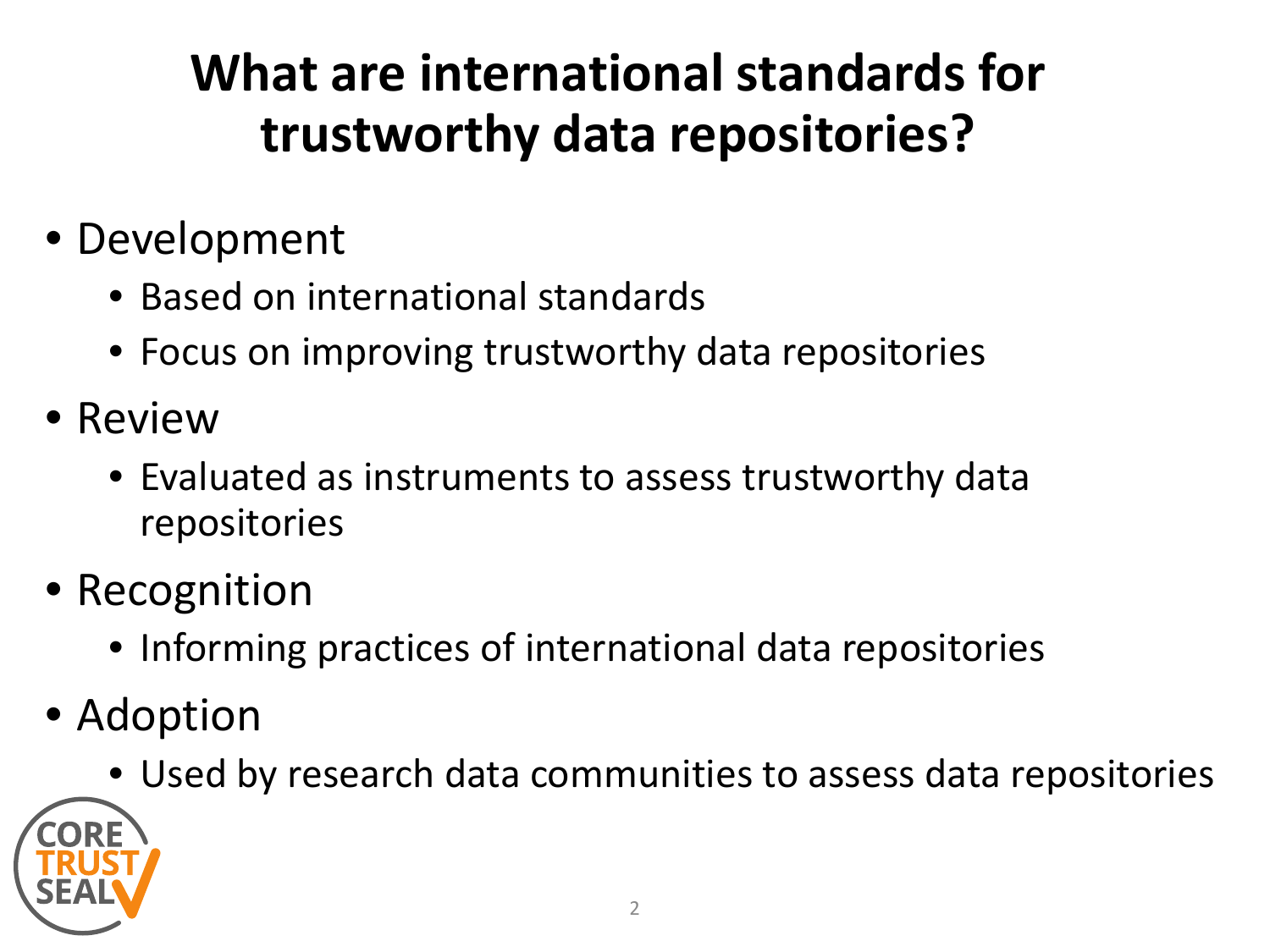### **Why are international standards needed to assess trustworthy data repositories?**

- Standards establish expectations for performance
	- Recognized benchmarks can be compared and improved
	- International standards benefit from multinational activities
	- International communities can contribute to and benefit from standards
- Data repositories serve international communities
	- Online data repository use extends beyond national borders
	- Data collections often represent international observations
- Science is international
	- Research disciplines reflect multinational efforts and teams
	- Like scientific journals, repositories often serve disciplines
	- Global adoption of open science practices

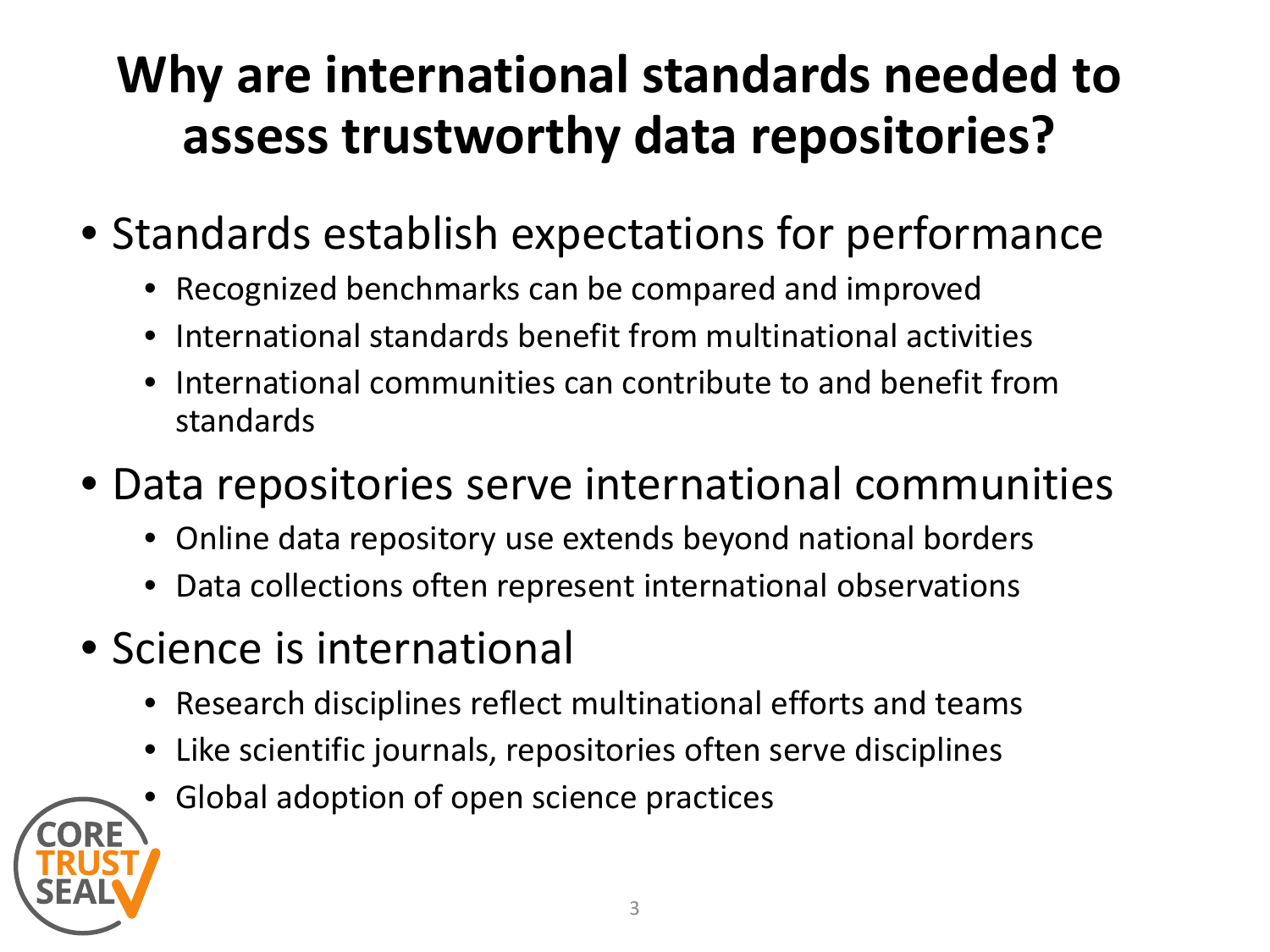### **Why assess or audit data repositories?**

- **Data producers** need to know where to deposit their data
	- Trust that their data will be preserved, curated, and disseminated
- **Data users** need to know where they can find data
	- Data that are vetted, described for use, and available in the future
- **Funders** need to know who to support for data management
	- Where services are reviewed routinely for continuous improvement
- **Publishers** need to know who to recommend for archiving data
	- Where referenced data will be persistently accessible and usable
- **Data professionals** need to know where they can practice
	- Apply their data management skills
	- Obtain professional development in data stewardship
- **Data centers** need to know how they are performing
	- Policies, procedures, and practices that need improvement

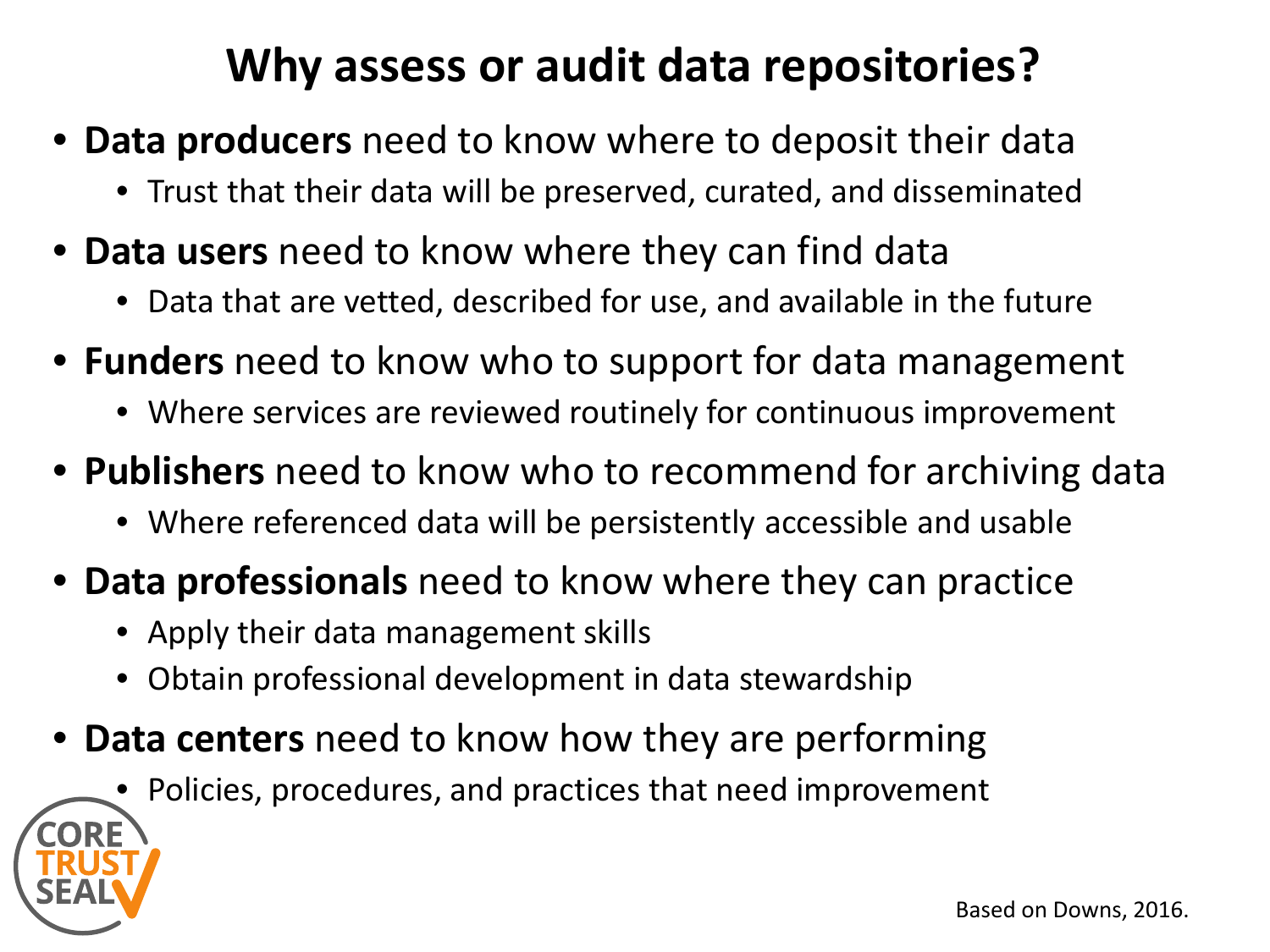### **Data Repository Audit: Cost vs Benefits**

- Potential costs
	- **Time** for repository management and staff training
	- **Training** registration fees and travel costs, if applicable
	- **Time** for repository management and staff to prepare and be audited
	- Pre-audit improvements (**staff, software, hardware**), if applicable
	- Audit instrument **purchase fee**, if applicable
	- Audit **service fee**, including auditor travel costs, if applicable
- Potential benefits
	- Improve **transparency** and **quality assurance**
	- **Compare capabilities and services** with standard practices
	- **Review and identify gaps** in current and planned services
	- **Plan for needed enhancements** to improve capabilities and services
	- Obtain **certification** that recognizes attainment of standard, if applicable

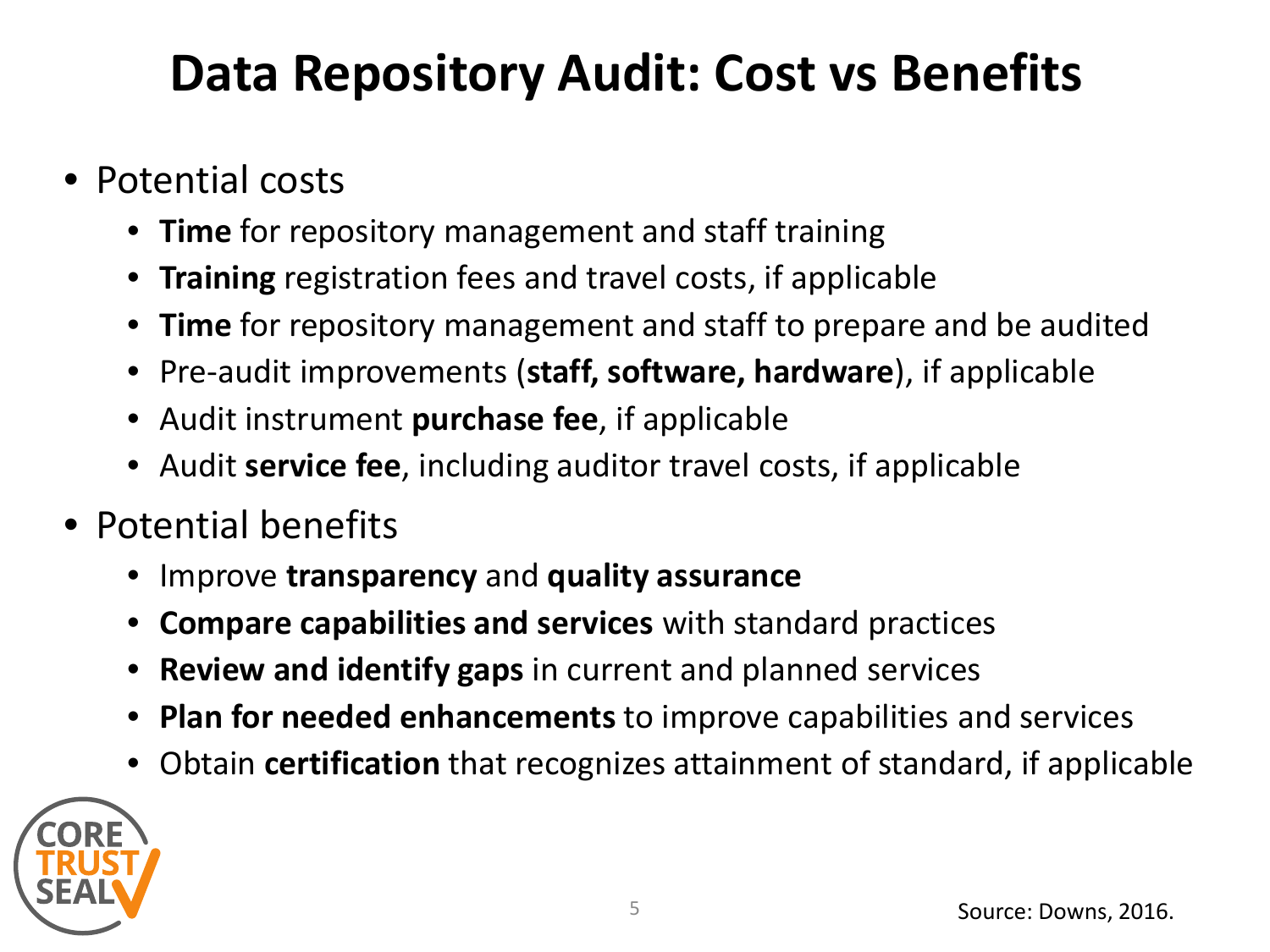### **Plan the Data Repository Assessment or Audit**

- Planning by repository management
	- Identify and evaluate candidate audit instruments
	- Select the assessment instrument to be used
- Preparation by repository management and staff
	- Conduct a self-assessment using the selected instrument
	- Complete improvements to address identified weaknesses
- Scheduling formal assessment
	- Identify availability of auditors
	- Identify availability of repository managers and key staff

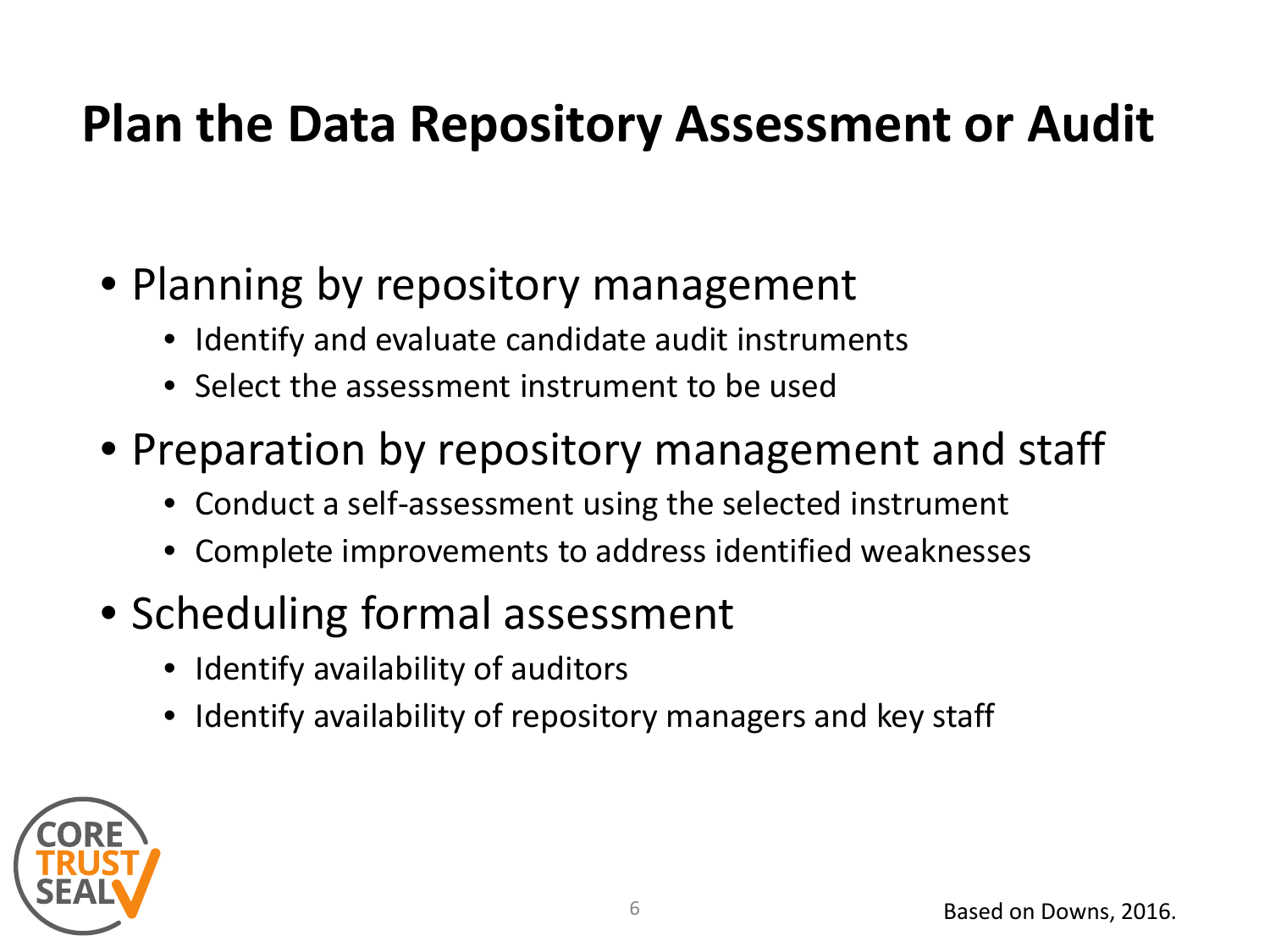### **Compare Data Repository Assessment Instruments**

- What does the candidate assessment instrument measure?
	- **Is it applicable** to the repository, its services, and capabilities?
	- Is the scope of the instrument consistent with **repository goals**?
	- **Do the metrics measure** whether each requirement has been satisfied?
	- Can it be **used internally** for pre-assessment or post-assessment reviews
- Cost of Data Repository Assessment
	- Many assessment instruments are available **free of charge**
	- **Costs vary** for performing formal data repository assessments
- Instrument Validity
	- Has the instrument been **developed** by a reputable organization?
	- Has the instrument been **reviewed** recently?
	- Is the instrument a **recognized stan**dard for assessing data centers?
	- Has it been **endorsed** by the community and by independent bodies?



• Is the instrument actively **used** to audit and certify data repositories?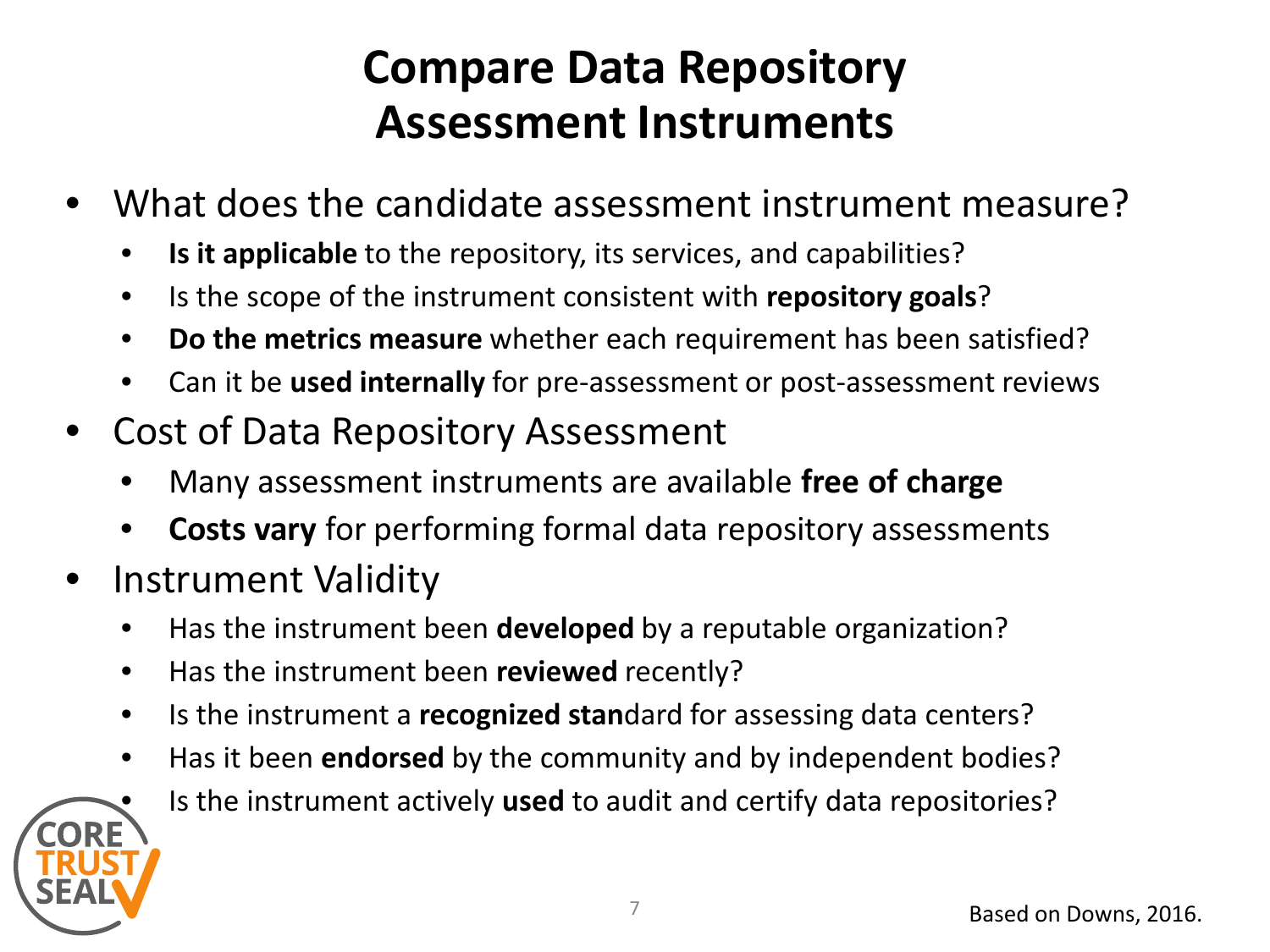# **Data Repository Audit Considerations**

### Authority

|                                               |          | Internal                              | External                          |
|-----------------------------------------------|----------|---------------------------------------|-----------------------------------|
| ncy<br>$\mathbf 0$<br>$\Box$<br><u>ღ</u><br>ப | Once     | Internal one-time<br>self-assessment  | <b>External one-time</b><br>audit |
|                                               | Periodic | Internal periodic<br>self-assessments | <b>External periodic audits</b>   |

- Scope of audit:
	- Holistic vs targeted to specific capabilities, functions, or collections
- Approach should be based on objectives for the assessment
	- Why is the repository seeking an audit?
	- Which stakeholders are encouraging the audit?



• Is improvement the primary objective or is the goal a credential?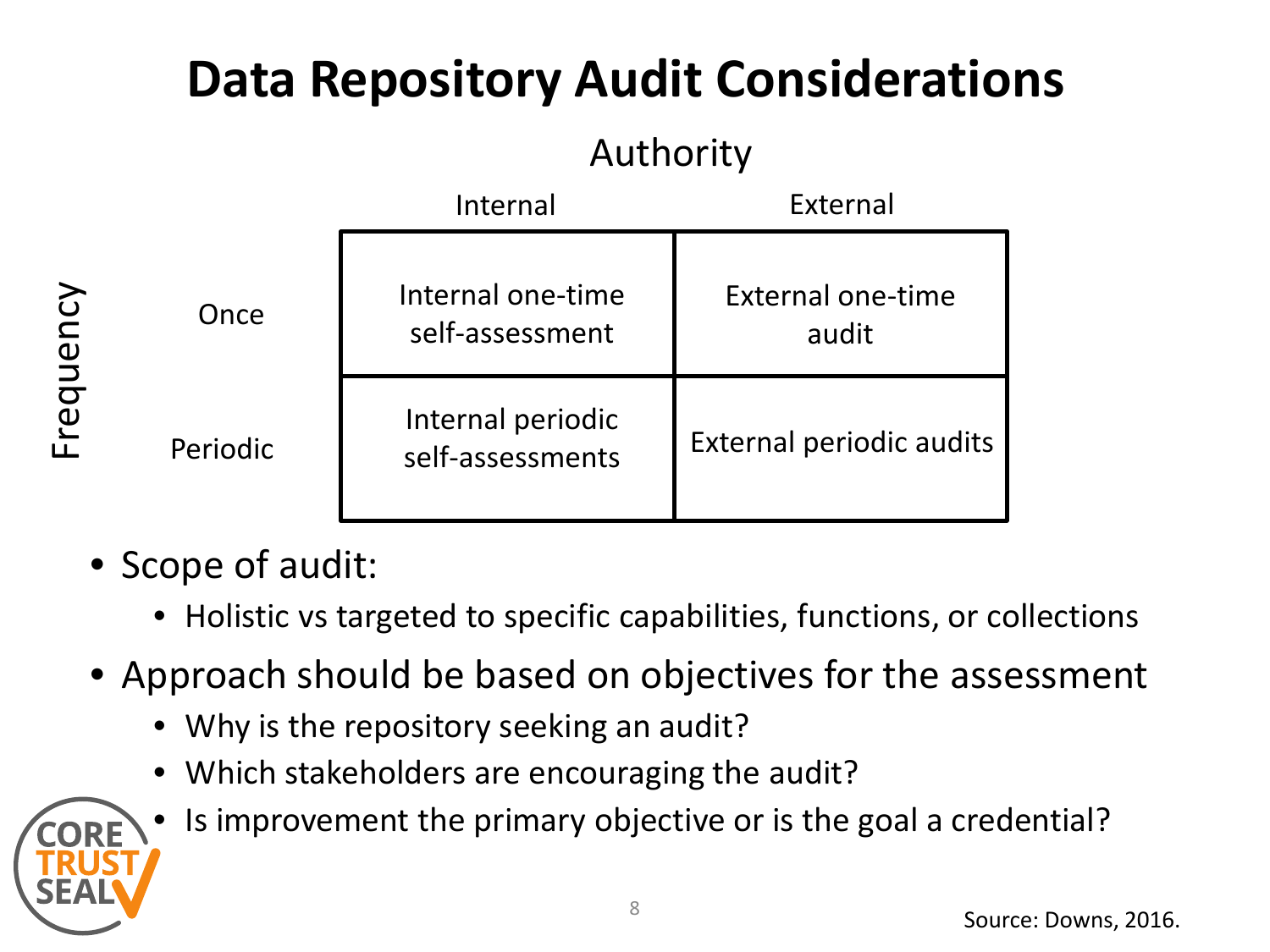### **Trustworthy Data Repository Certification Standards: An Evolutionary Perspective**

Core Trustworthy Data Repositories Requirements, 2016

Data Management Maturity (DMM) Framework (AGU and CMMI), 2015

Audit and Certification of Trustworthy Digital Repositories (ISO 16363), 2012 WDS Certification

Requirements, 2011

ISO 16363 (Draft) Nestor Seal DIN 316442 Data Seal of Approval European Framework for Audit and Certification of Digital Repositories, 2010

Digital Repository Audit Method Based on Risk Assessment (DRAMBORA), 2008

NRF

NESTOR Seal for Trustworthy Digital Archives (DIN 316442), 2007

Trustworthy Repositories Audit & Certification: Criteria and Checklist (TRAC), 2007

Data Seal of Approval, (DSA), 2007

Open Archival Information System (OAIS) Reference Model (ISO 14721: 2003, 2012)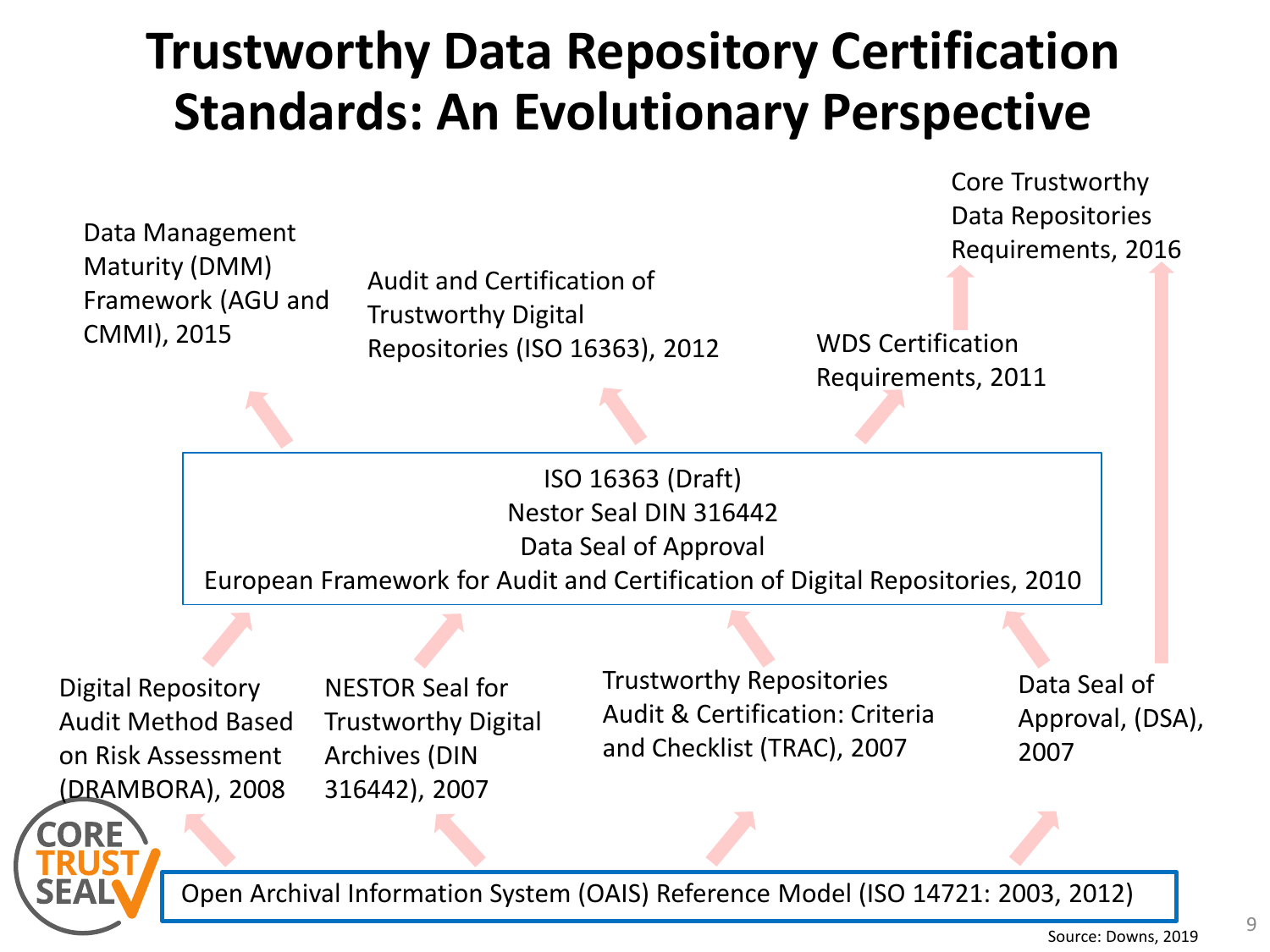### **Selected Current Instruments for Assessing Scientific Data Repositories**

- Audit and Certification of Trustworthy Digital Repositories (ISO 16363:2012)
	- Available free from CCSDS:<https://public.ccsds.org/Pubs/652x0m1.pdf>
- Core Trustworthy Data Repositories Requirements.
	- [https://www.coretrustseal.org](https://www.coretrustseal.org/)
- Data Management Maturity (DMM) Framework (AGU & CMMI)
	- <http://dataservices.agu.org/dmm/>
- Data Seal of Approval (DSA)<http://www.datasealofapproval.org/en/>
- Digital Repository Audit Method Based on Risk Assessment (DRAMBORA)
	- <https://www.repositoryaudit.eu/>
- NESTOR Catalogue of Criteria for Trusted Digital Repositories (DIN 316442)
	- [http://www.langzeitarchivierung.de/Subsites/nestor/EN/nestor-Siegel/siegel\\_node.html](http://www.langzeitarchivierung.de/Subsites/nestor/EN/nestor-Siegel/siegel_node.html)
- Trustworthy Repositories: Audit & Certification (TRAC)
	- [https://www.crl.edu/sites/default/files/d6/attachments/pages/trac\\_0.pdf](https://www.crl.edu/sites/default/files/d6/attachments/pages/trac_0.pdf)

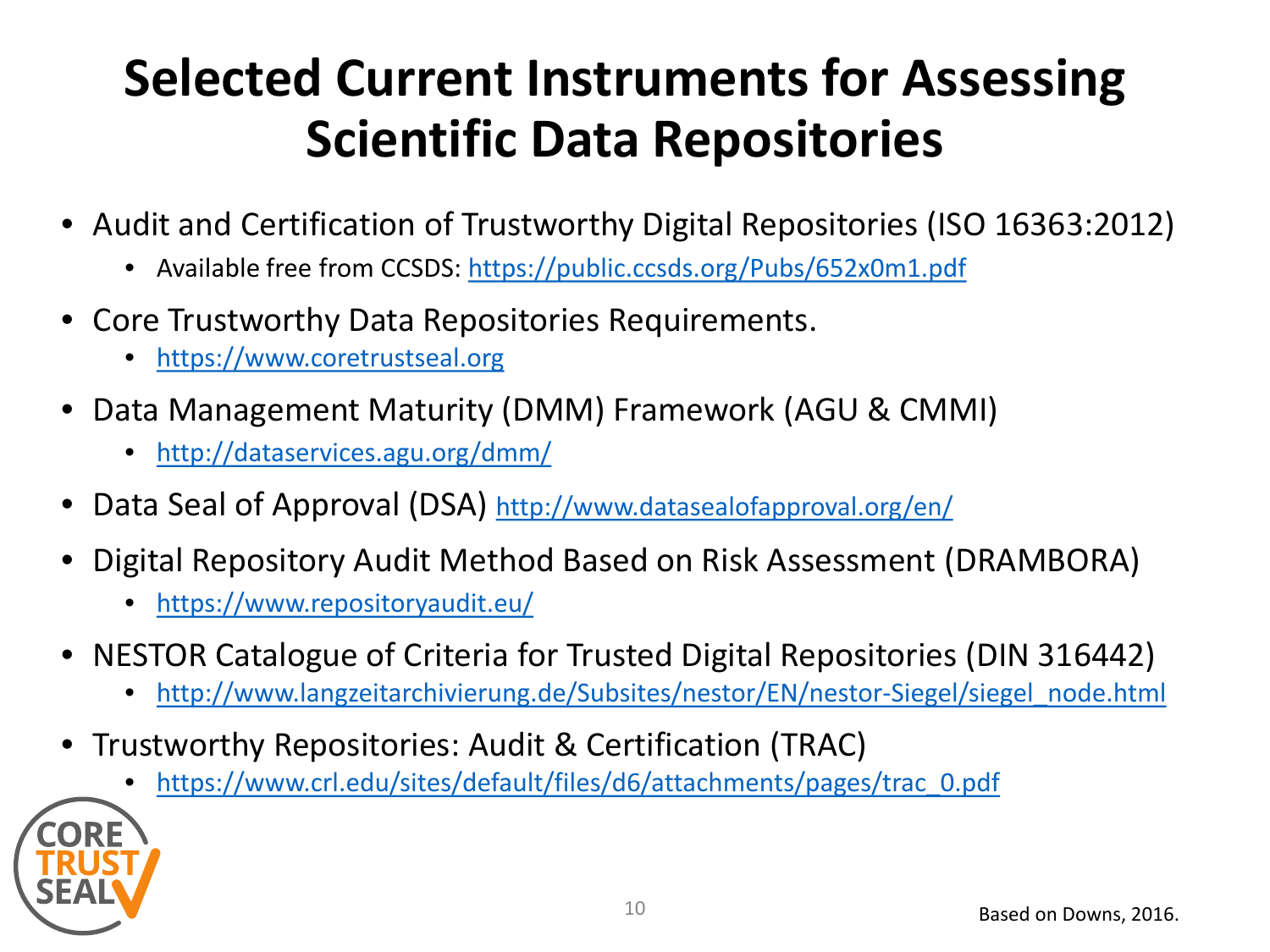### **Current ISO Standards for Trustworthy Data Repositories**

- ISO 14721: 2012, (CCSDS 650.0-M-2) Space data and information transfer systems -- Open archival information system (OAIS) -- Reference model. Free https://public.ccsds.org/Pubs/650x0m2.pdf
- ISO 16363: 2011, (CCSDS 652.0-R-1) Space data and information transfer systems -- Audit and certification of trustworthy digital repositories. Free https://public.ccsds.org/Pubs/652x0m1.pdf
- ISO 16919: 2012, (CCSDS 652.1-M.2) Space data and information transfer systems -- Requirements for bodies providing audit and certification of candidate trustworthy digital repositories. Free https://public.ccsds.org/Pubs/652x1m2.pdf

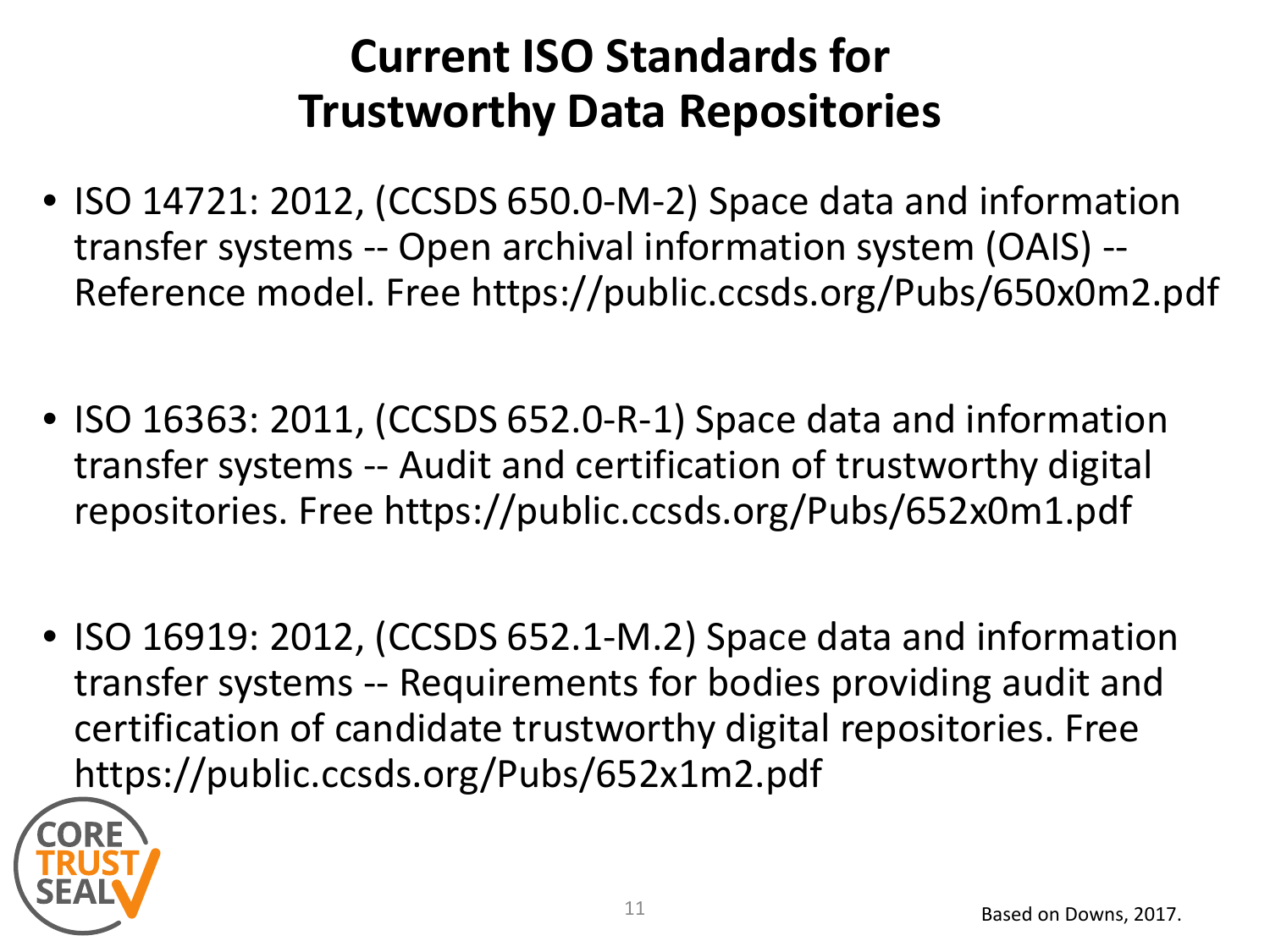## **The OAIS Reference Model**

- ISO 14721, Reference Model for an Open Archival Information System (OAIS)
- Framework for repositories to provide long-term stewardship of data and other digital information
- Used as a basis for assessment instruments and activities
- Developed by Consultative Committee for Space Data Systems (CCSDS) in 2003
- Published by ISO in 2003, reviewed and revised in 2012
- Freely accessible:<https://public.ccsds.org/Pubs/650x0m2.pdf>
- ISO 14721:2012 **5-year review started in August 2016**

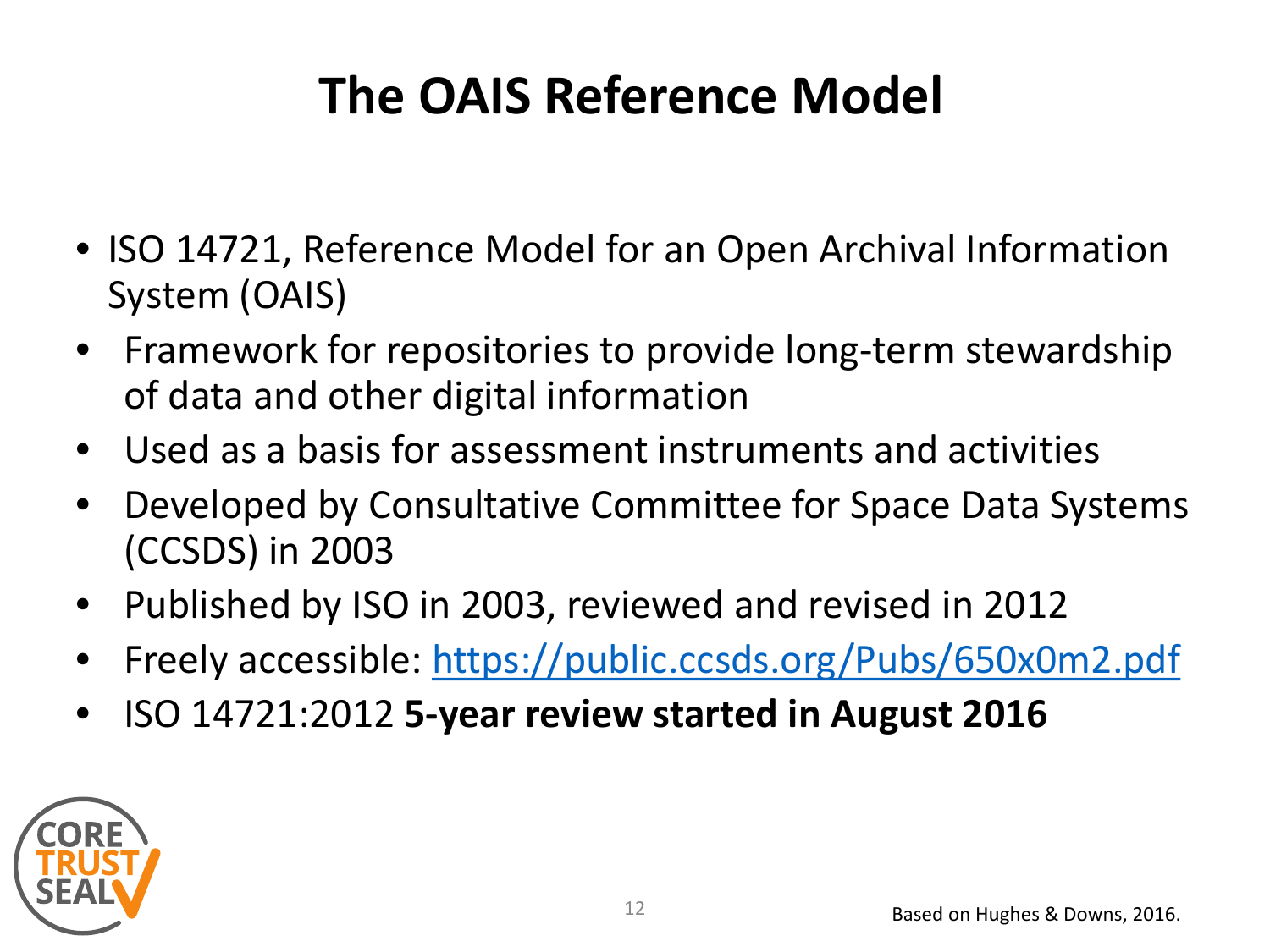# **OAIS Mandatory Responsibilities\***

#### • **Negotiates for and Accepts Information**

• Negotiate for and accept appropriate information from information Producers.

#### • **Obtains Sufficient Control**

• Obtain sufficient control of the information provided to the level needed to ensure Long Term Preservation.

#### • **Determines Designated Community**

• Determine, either by itself or in conjunction with other parties, which communities should become the Designated Community and, therefore, should be able to understand the information provided, thereby defining its Knowledge Base.

#### • **Ensures Information is Independently Understandable**

• Ensure that the information to be preserved is Independently Understandable to the Designated Community. In particular, the Designated Community should be able to understand the information without needing special resources such as the assistance of the experts who produced the information.

#### • **Follows Established Preservation Policies and Procedures**

• Follow documented policies and procedures which ensure that the information is preserved against all reasonable contingencies, including the demise of the Archive, ensuring that it is never deleted unless allowed as part of an approved strategy. There should be no ad-hoc deletions.

#### • **Makes the Information Available**

• Make the preserved information available to the Designated Community and enable the information to be disseminated as copies of, or as traceable to, the original submitted Data Objects with evidence supporting its Authenticity.

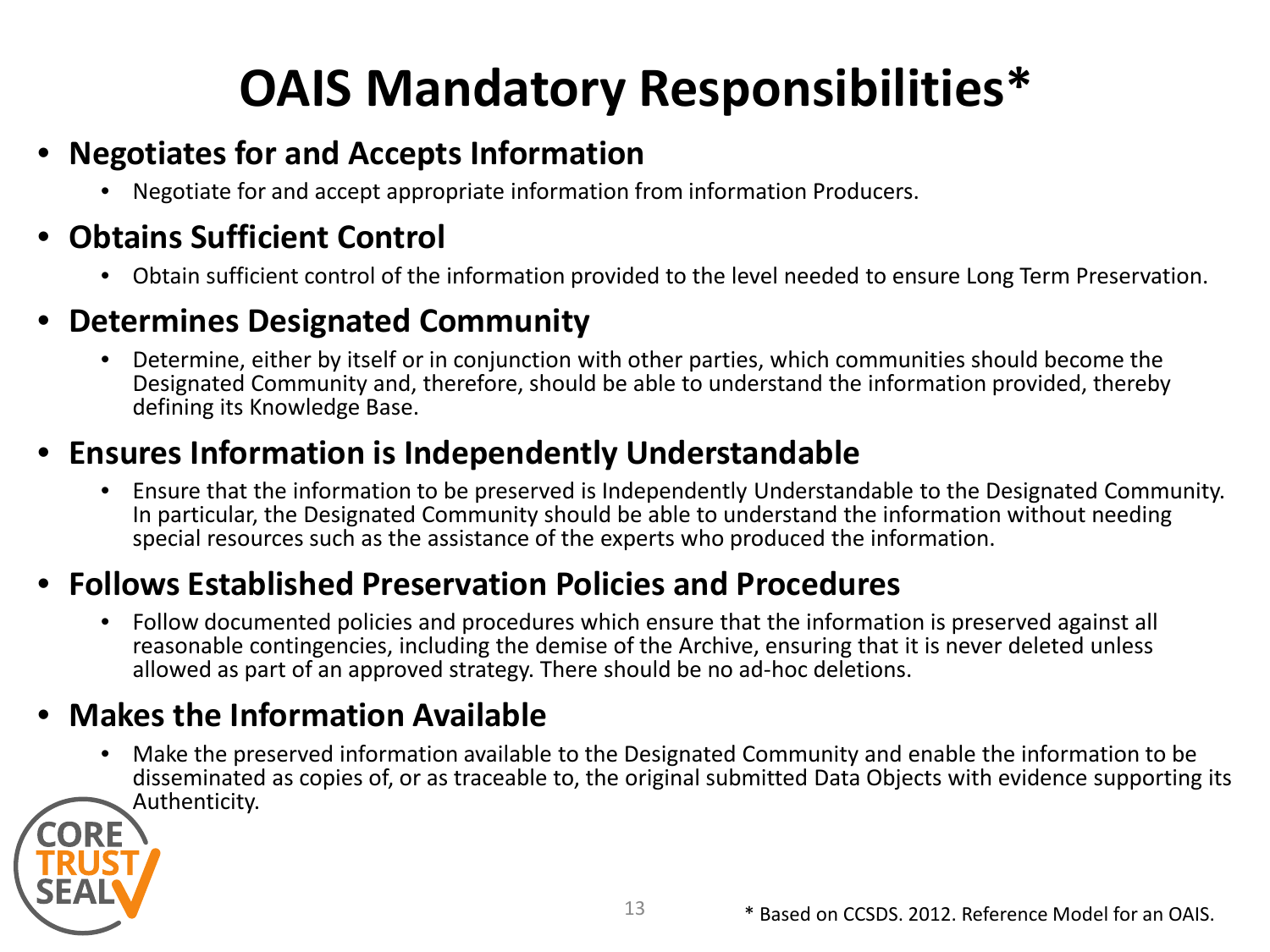### ISO 16363

- ISO 16363:2012 Space Data and Information Transfer Systems Audit and Certification of Trustworthy Digital Repositories
	- Published by the International Organization for Standardization (ISO)
- Developed by the Consultative Committee for Space Data Systems as CCSDS 652.0-M-1
	- Under review by the CCSDS Data Archive Interoperability (DAI) WG
	- Being reviewed in conjunction with review of the Open Archival Information System (OAIS) Reference Model (ISO 14721:2012)
	- Proposed revisions will be reviewed simultaneously by CCSDS and ISO

### Freely available from ccsds.org:

https://public.ccsds.org/Pubs/652x0m1.pdf

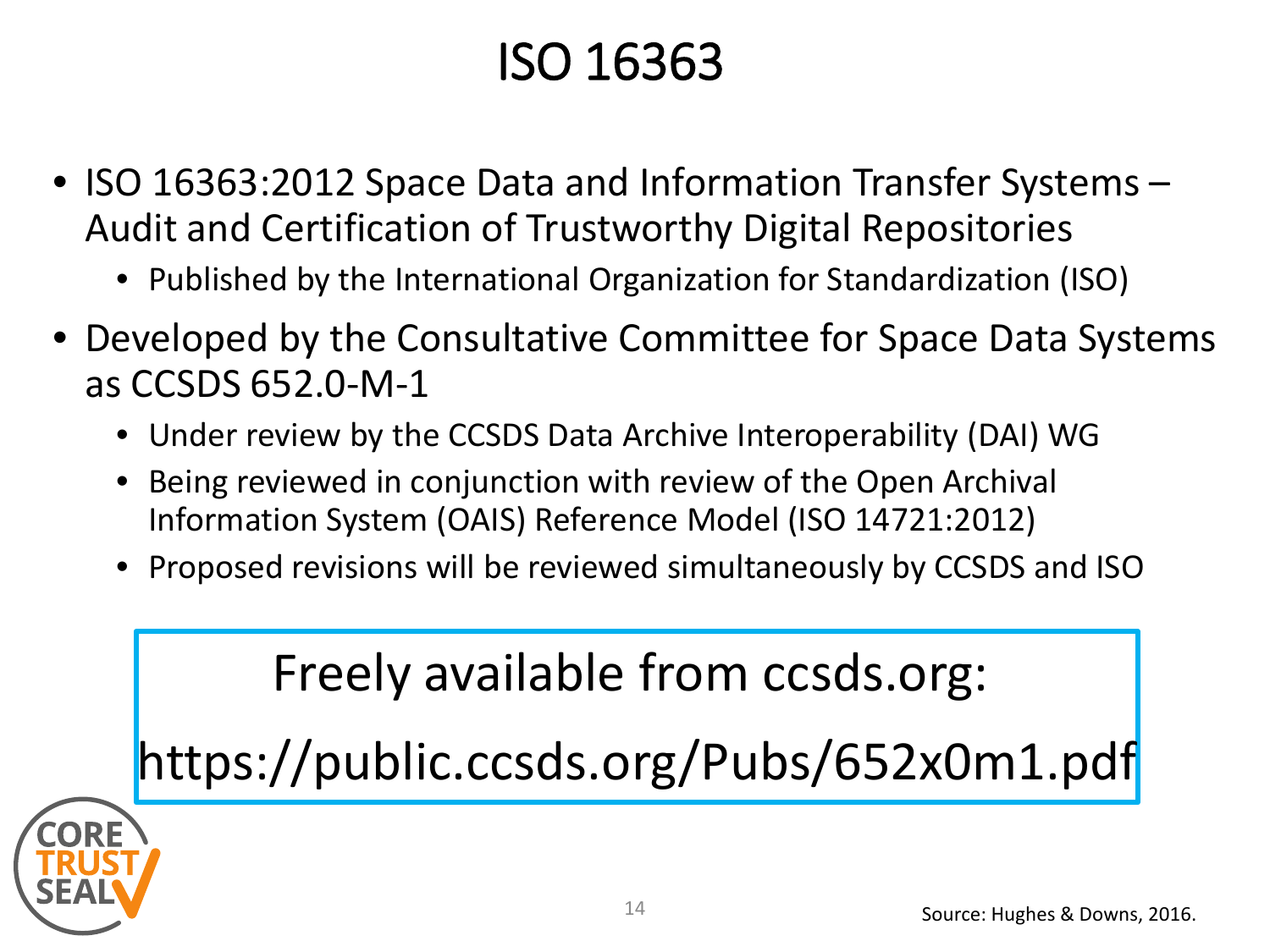## ISO 16363 Development

- Initiated in 2007 within CCSDS
	- Repository Audit and Certification (RAC) Working Group
	- Need criteria to assess OAIS compliance and guidance to reduce risk
	- Need for an international standard for assessing digital repositories
- Reference documents:
	- Open Archival Information System (OAIS) Reference Model (ISO 14721:2003)
	- Trustworthy Repositories Audit & Certification: Criteria and Checklist (TRAC)
	- Catalogue of Criteria for Trusted Digital Repositories (Nestor Working Group)
	- Digital Repository Audit Method Based on Risk Assessment (DRAMBORA)
	- OECD Guidelines for the Security of Information Systems and Networks
- Reviews
	- CCSDS and ISO communities' comments received and revisions applied
	- Test Audits Conducted at 6 repositories (3 in Europe, 3 in US)
- ISO 16363:2012 Published

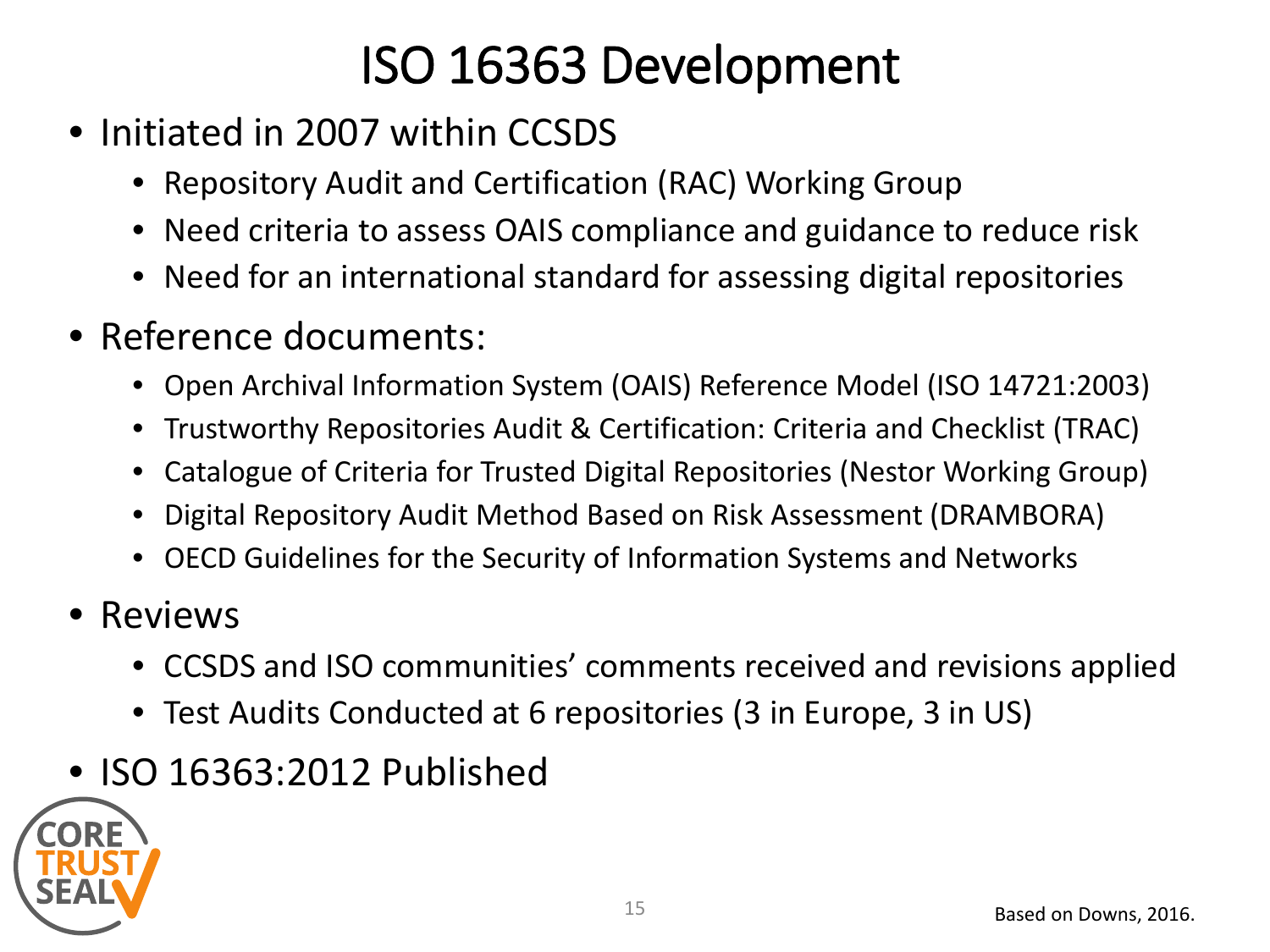# **Organization of ISO 16363**

#### • **Organizational Infrastructure**

- Governance and Organizational Viability
- Organizational Structure and Staffing
- Procedural Accountability and Preservation Policy Framework
- Financial Sustainability
- Contracts, Licenses, and Liabilities

### • **Digital Object Management**

- Ingest: Acquisition of Content
- Ingest: Creation of the AIP
- Preservation Planning
- AIP Preservation
- Information Management
- Access Management

### • **Infrastructure and Security Risk Management**

- Technical Infrastructure Risk Management
- Security Risk Management



Based on: Consultative Committee for Space Data Systems (2011) Audit and Certification of Trustworthy Digital Repositories: Recommended Practice. Magenta Book, Issue 1. Available: http://public.ccsds.org/publications/archive/652x0m1.pdf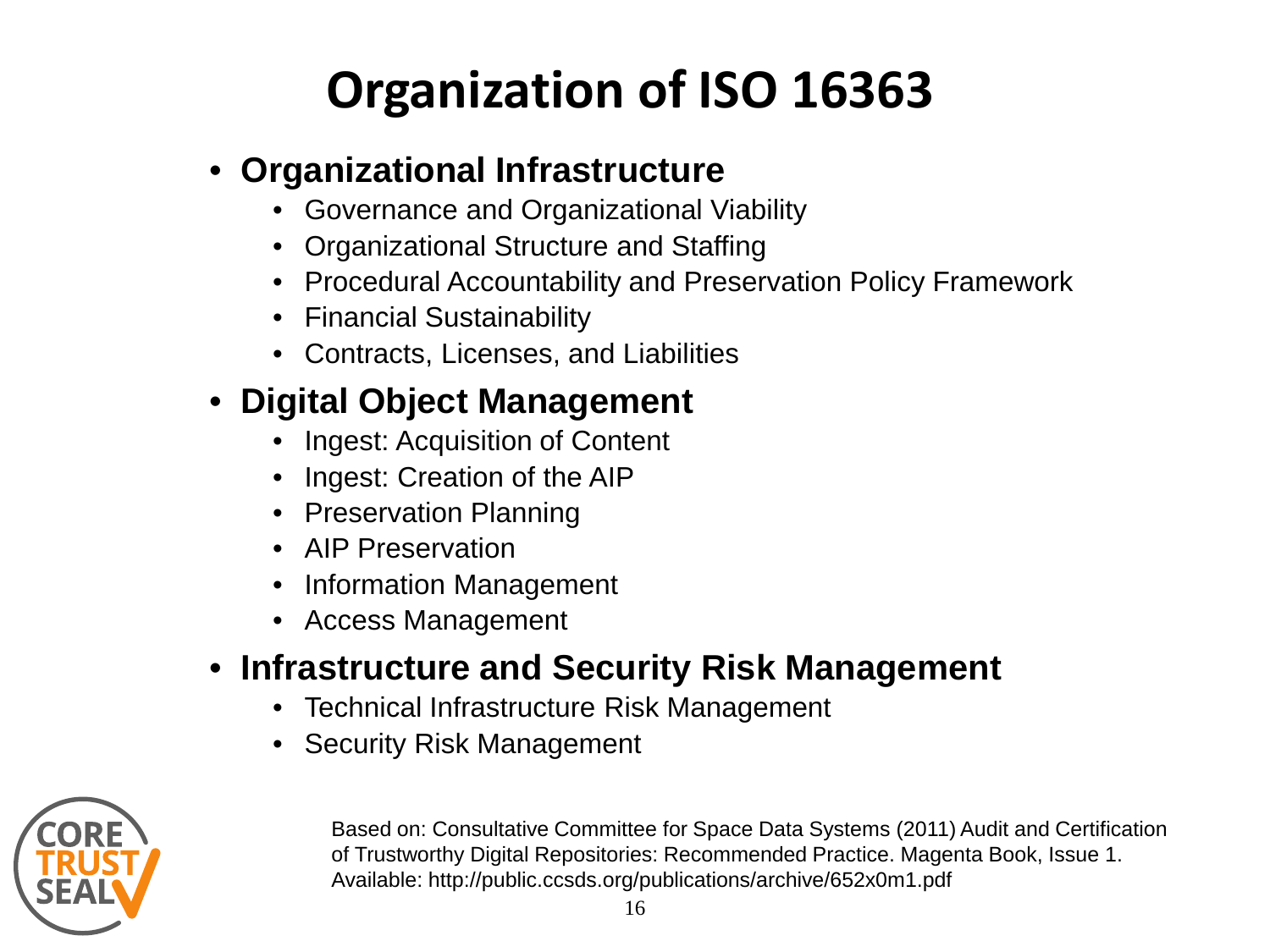### Adoption and Use of ISO 16363:2012

- Endorsement by the Society of American Archivists Council
	- August 6, 2012
- Used for self-assessments and preparation
	- Data centers, institutional repositories, government agencies
- Used by professional development services
	- Training courses, workshops, presentations, consulting, and guidance
	- Audience: data creators, curators, repository managers, funders, consultants
- Used for Audits by PTAB
	- Conducted test audits of 6 repositories using draft ISO 16363 (2011)
	- Accredited for ISO 16363:2012 audit and certification (2017)
	- Offers training, conducts audits, reviews applications, and answers inquiries
	- National Cultural AudioVisual Archives (NCAA) ISO 16363 certified (2018)
	- U.S. Government Publishing Office ISO 16363 certified (2018)

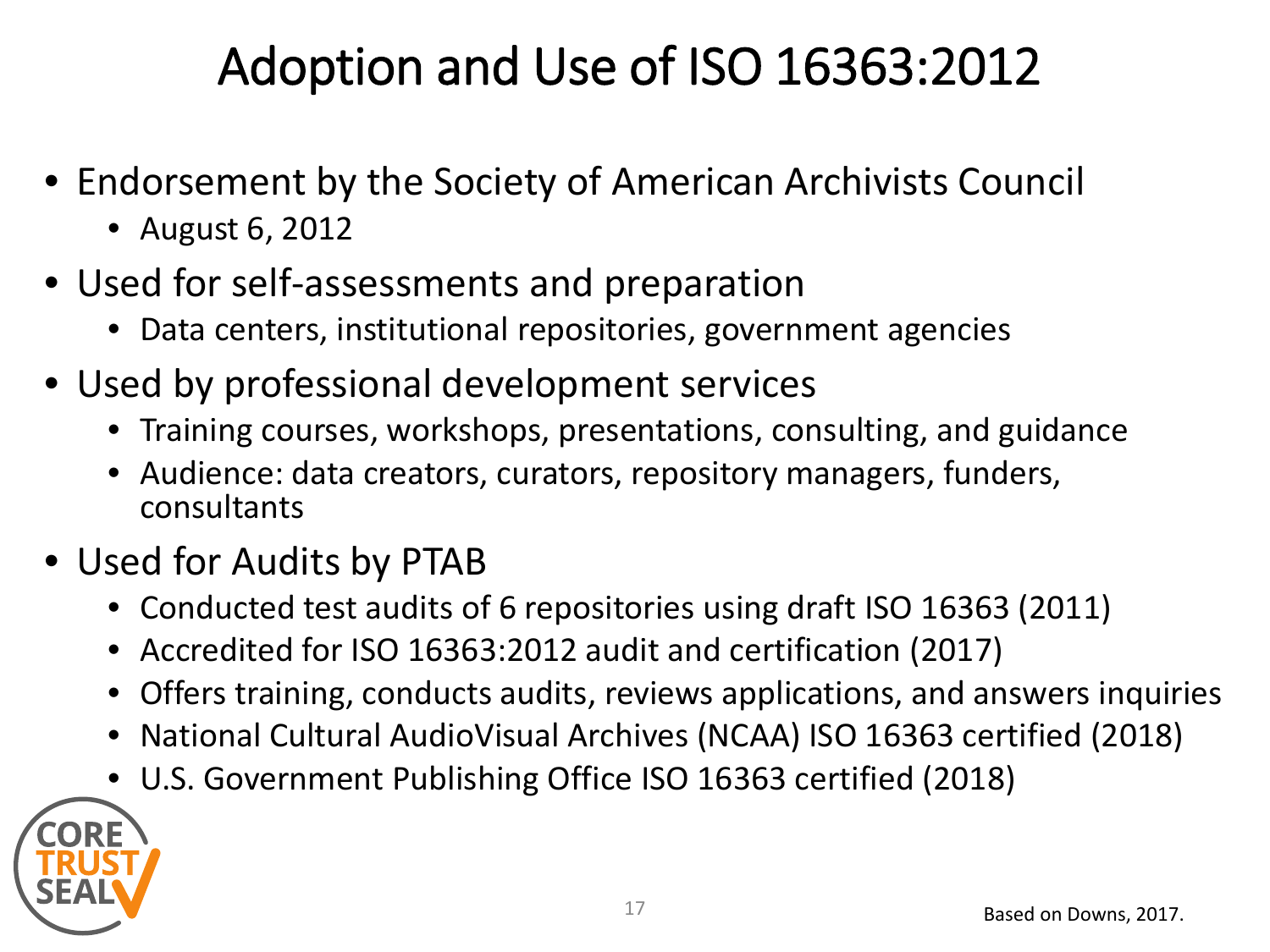# ISO 16363 – CoreTrustSeal Relationship

- Complementary messages to increase awareness of instruments
	- Informing diverse communities on requirements for trustworthy repositories
- Mutually-informed development of instruments
	- Both instruments based on OAIS framework
- Self-Assessments for Repository Preparation
	- ISO 16363 Self-Assessment to prepare for CoreTrustSeal Certification
	- CoreTrustSeal Certification to prepare for ISO 16363 Audit
- Shared pathway for improving repository practices
	- CoreTrustSeal Certification -> ISO ISO16363 Certification
- Improvement of certification processes
	- Experiences conducting audits can inform auditing practices
- Improvement of Requirements
	- Experiences with audit instruments can inform improvement of instruments

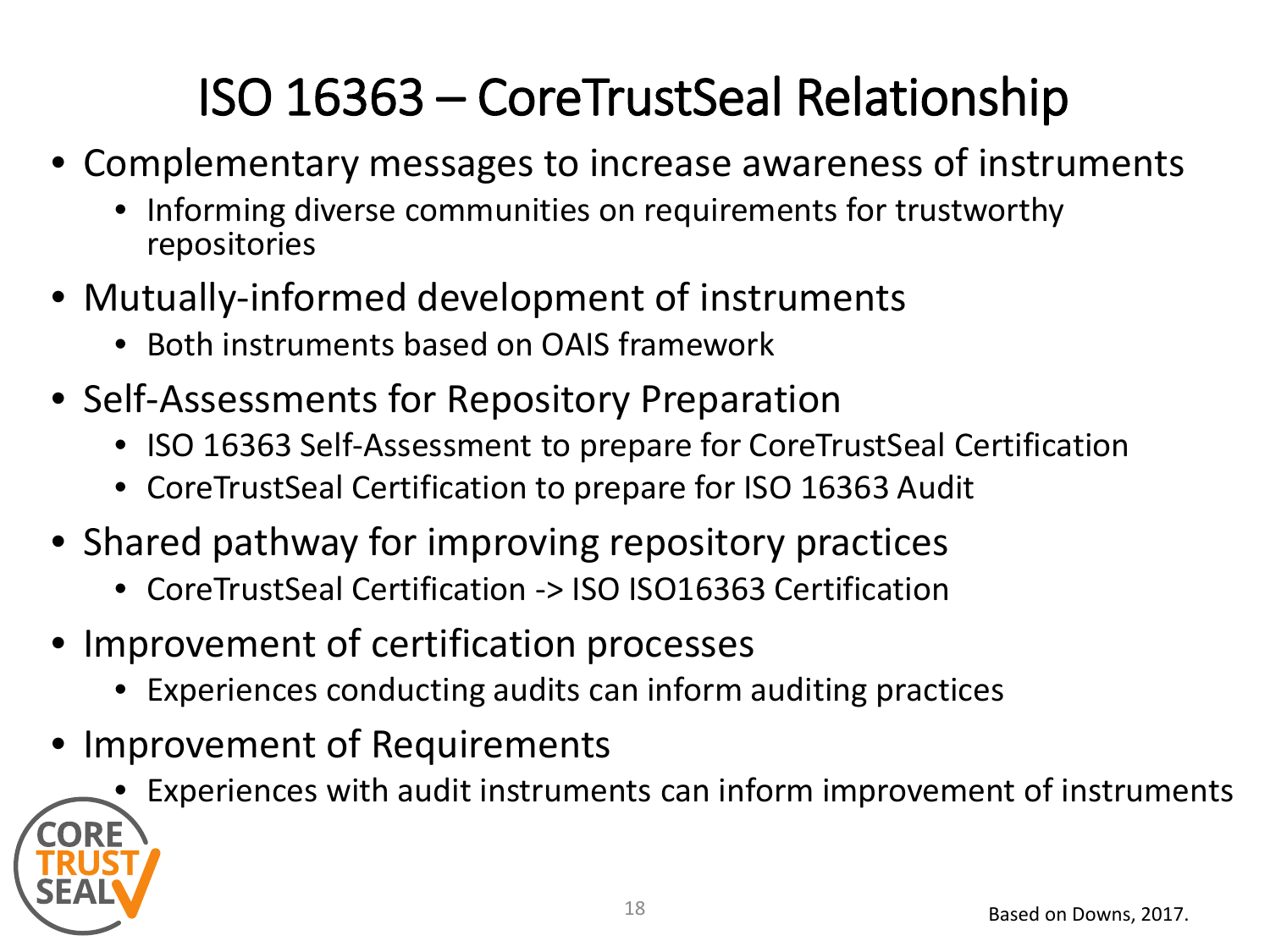### **Adopting Data Repository Assessment Instruments**

- Select the assessment instrument to be adopted
	- Review candidate instruments and their use by others
- Obtain a free repository assessment instrument:
	- https://public.ccsds.org/Pubs/652x0m1.pdf
	- https://www.coretrustseal.org/whycertification/requirements/
- Review each requirement
	- Identify staff with expertise for each requirement
- Conduct a self-assessment
	- Identify evidence for meeting each requirement



• Document evidence to describe how requirement is met